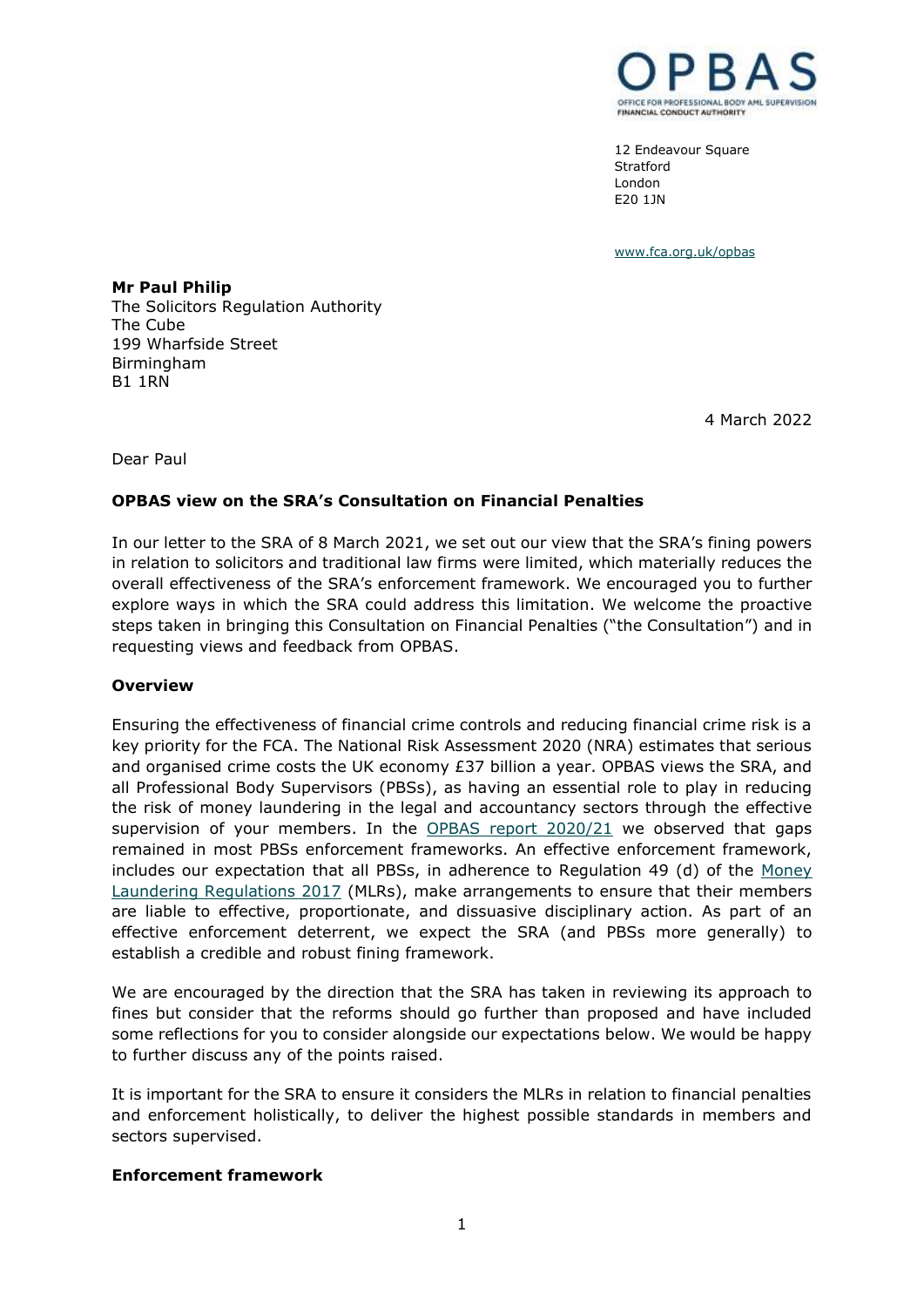# *Relationship between the SRA and the Solicitors Disciplinary Tribunal (SDT)*

The SRA states that it faces significant cost and time implications in a referral to the SDT. We encourage the SRA to take this opportunity to consider not just the fining powers but more generally the overall effectiveness of its enforcement framework. For example, does the SRA have compelling evidence that the current structure of two different methods of processing cases is the most effective approach to delivering a robust and credible antimoney laundering (AML) enforcement framework? We encourage the SRA to be ambitious when evaluating its current enforcement framework and proposing potential changes to its approach.

# *Discrepancies in fine approach*

We understand that as a result of the Legal Services Act 2007 the SRA can impose a fine on a manager or an employee of an Alternative Business Structure (ABS) up to £50 million; and fine the ABS itself up to £250 million. In contrast, under the Solicitors Act 1974, the SRA can only fine 'traditional' law firms up to  $E2,000$  without the need for a referral to the SDT.

In proposing changes to its approach, it was unclear to us why the SRA would maintain a variation between the levels of fines it can impose on ABSs, and traditional law firms and individuals. As per the [OPBAS Sourcebook,](https://www.fca.org.uk/publication/opbas/opbas-sourcebook.pdf) enforcement action should be applied in a fair and consistent manner. The SRA should carefully consider and evidence whether and why the variation between fining of different member structures should remain; appreciating there may be aspects beyond the direct control of the SRA, or a need to engage other stakeholders (including the Ministry of Justice (MoJ)) within this.

# *Criteria applied in referrals*

While the Consultation justifies why the current £2,000 fine cap for traditional solicitors should increase, the justification of the revised proposed limit of £25,000 is less clear. It seems to be based on an analysis of SDT penalties, and that the majority of fines imposed by SRA of up to £25,000 in the recent past were by agreed outcome (page 20). But these do not seem compelling arguments, for the case that £25,000 would deliver a more effective, proportionate, and dissuasive deterrent for AML breaches. The SRA should consider the risk of anchoring bias by tying future caps to past fines.

We are also unable to readily understand from the Consultation, the specific criteria to be applied in deciding whether cases would fall within the remit of the SRA or the SDT. The Consultation document (page 21) states that "*the majority of cases in the bracket up to £25,000 would, [you] suggest, not fall within the very serious or complex categories"*. It is unclear what factors cause AML cases to be regarded as more or less serious and so warranting referral. This consultation is an opportunity to think more broadly about criteria for referral and suitability of penalties. We are concerned that current proposals will see the SRA continue to remain constrained in the action it can take and that the fines overall in the legal sector will remain low.

## *Assessment of turnover*

The Consultation proposes a maximum proportion of turnover to be considered when applying financial penalties across the various levels of seriousness at 5%. It is unclear to us how the figure of 5% was reached and why the SRA has gained comfort that 5% would deliver an effective enforcement deterrent. We note that as a comparator, three of the